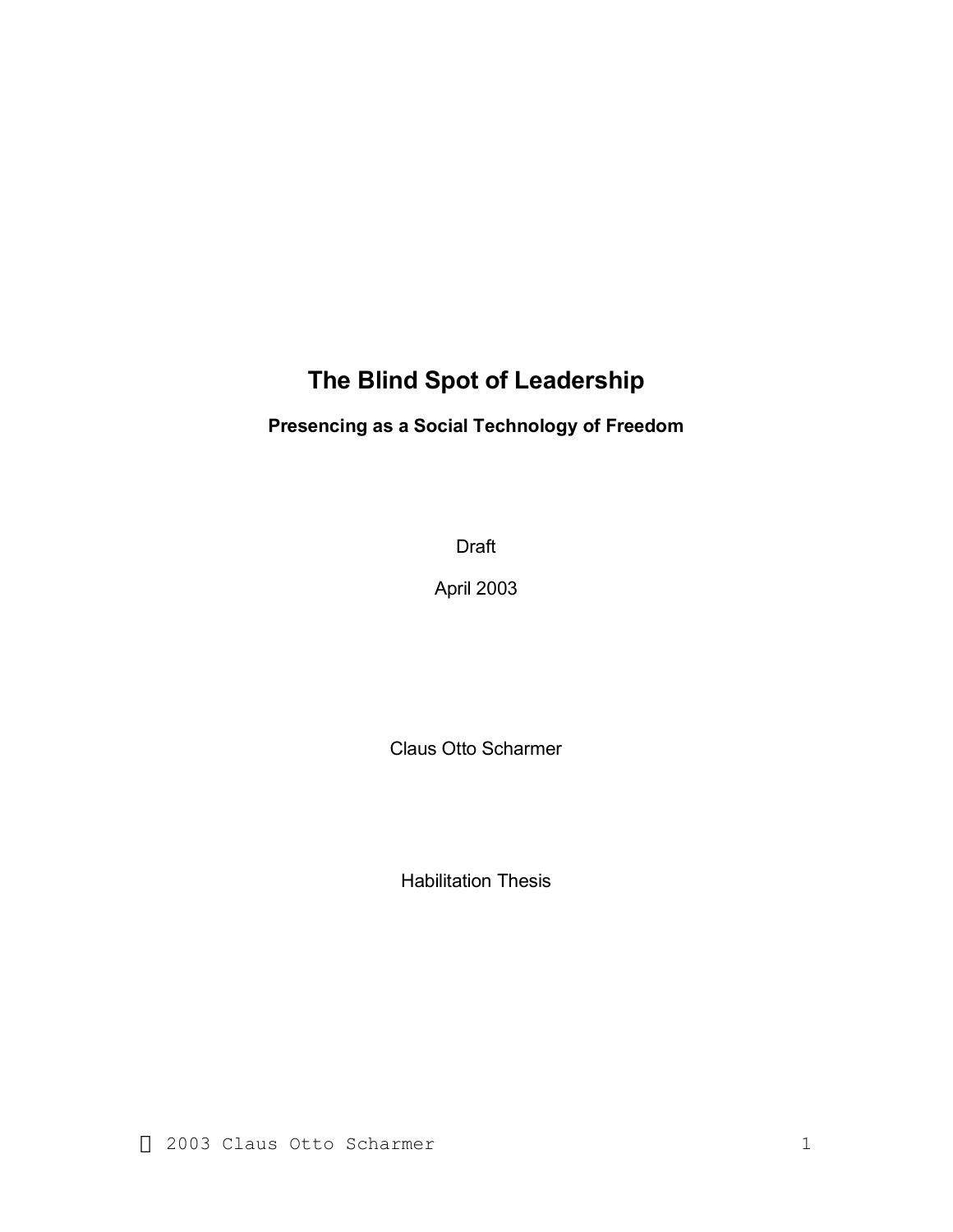#### **Introduction: The Blind Spot**

There is a blind spot in leadership theory, in the social sciences as well as in our everyday social experience. This blind spot concerns the inner place from which an action—what we do—originates. In the process of conducting our daily business and social lives, we are usually well aware of *what* we do and what others do; we also have some understanding of the process: *how* we do things, the processes we and others use when we act. And yet there is a blind spot. If we were to ask the question, "Where does our action come from?" most of us would be unable to provide an answer. The blind spot concerns the (inner) *source* from which we operate when we do what we do—the quality of attention that we use to relate to and bring forth the world.

I first began thinking about this blind spot when talking with the former CEO of Hanover Insurance, Bill O'Brien. He told me that his greatest insight after years of conducting organizational learning projects and facilitating corporate change was that "the success of an intervention depends on the interior condition of the intervenor." That sentence struck a chord. What counts, it dawned on me, is not only *what* leaders do and *how* they do it, but that "interior condition," the *inner place* from which they operate.

I also realized that organizations, institutions, and societies as a whole may have this blind spot—not only individuals. Maybe, it occurred to me, what really needs to be done in response to the current world crises — political, social, and spiritual — has to do with changing that interior condition: collectively shifting the inner place from which a person, an organization, or a system operates.

This study is based on my post-doctoral research at the Massachusetts Institute of Technology from 1994 through 2003. It integrates 130 interviews with leading thinkers and practitioners in strategy, knowledge, innovation, and leadership around the world, as well as the results of various action learning and research projects with leaders of companies and civic grass-roots movements in the United States, Europe, and Japan.<sup>1</sup>

In participating in these projects I realized that there is a piece missing from current social learning theory. Virtually all established learning theories and practices are based on the Kolb type of experiential learning: learning based on reflecting the experiences of the past.<sup>2</sup> However, in working with leadership teams across sectors and industries I realized that leaders cannot meet the challenges they face by operating only with a past-driven learning cycle. I sensed that they needed to access a different source of learning. I wondered whether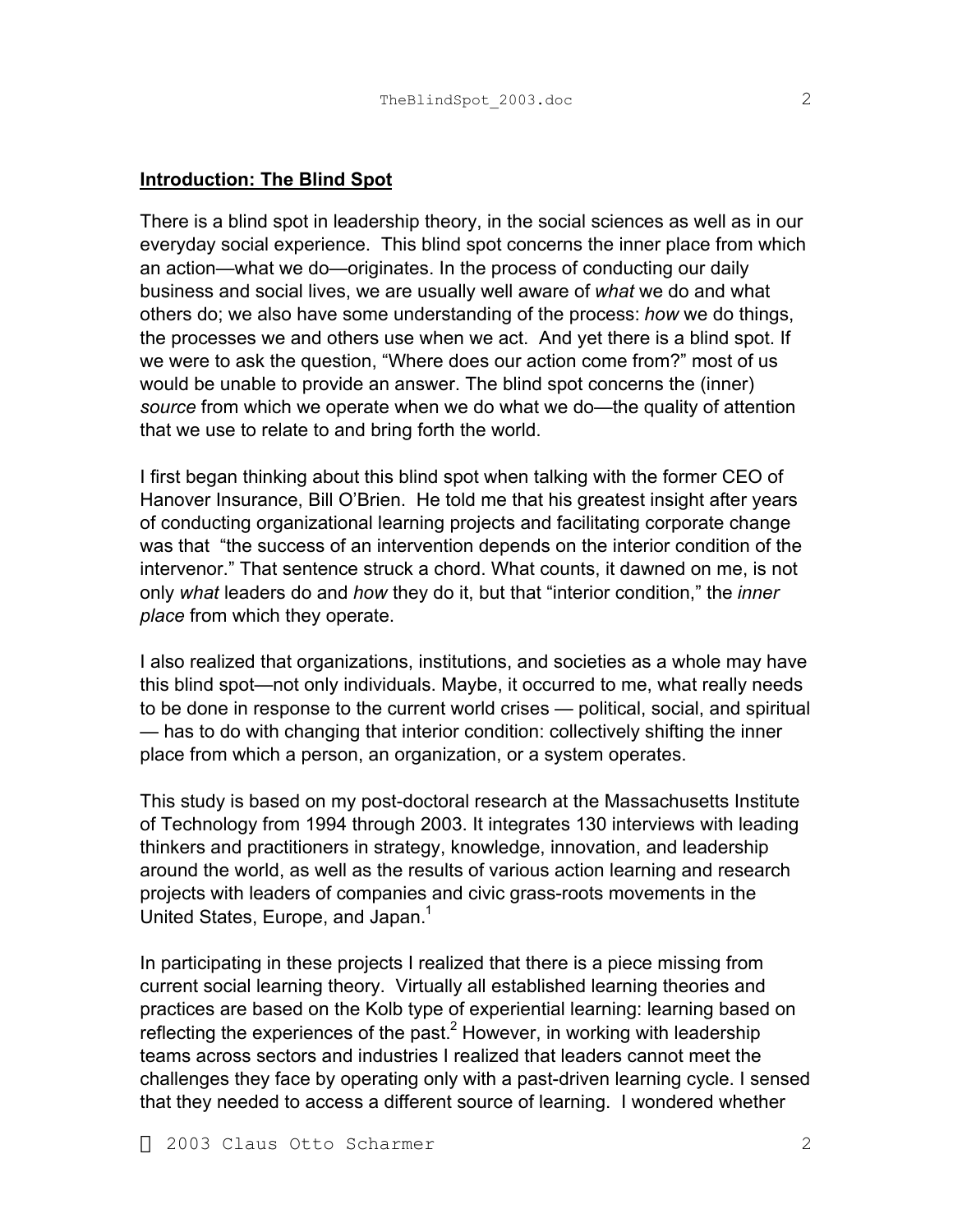there could be a deeper learning cycle based on one's sensing of an emerging future, rather than on one's past experiences. $3$ 

Such a theory did not yet exist. Also, a number of people to whom I proposed this idea considered the question wrongheaded. The only way to learn, they argued, is from the experiences of the past. Learning from the future is neither possible nor a useful avenue to pursue, they said. Despite those warnings and admonitions, I forged ahead in the belief that my theory had validity. This book is the result. The existence of this deeper source and cycle of learning, its uncovering and articulation, is the main thread of this study. I argue that in order to learn from the future as it emerges, individuals, groups, and institutions have to shift the inner place from which they operate. That is, in order to enhance the capacity for creating profound innovations, leaders have to become aware of and change the inner place from which they operate as individuals and as collective entities, the source from which their action originates. In this book I explore and map the topography of this rarely researched territory—the blind spot of learning and leadership.

# **An Archeology of Social Fields**

I refer to this subtle territory of social reality creation as a 'field' because a field is, as every farmer knows, a living system—just as the earth is a living organism. I grew up on a farm in northern Germany. One of the first things my father, one of the pioneers of biodynamic farming in Germany, taught me, was that the living quality of the soil is the most important thing in agriculture. Each field, he explained to me, has two aspects: the visible, which is what we see above the surface; and the invisible, which is what is below the surface. The quality of the yield—the visible result—is a function of the quality of the soil, of those elements of the field that are invisible to the eye.

My thinking about social fields starts exactly with that point: that fields are the *grounding condition*, the living soil from which grows that which *later on* becomes visible to the eye. And just as every good farmer focuses all his attention on sustaining and enhancing the quality of the soil, every good organizational leader focuses all her attention on sustaining and enhancing the quality of the social field that she is responsible for.

Each Sunday my parents took me and my brothers and our sister on a *Feldgang*—a field walk—across all the fields of our farm. Once in a while my father would stop and pick up a piece of soil or maybe dig a little below the surface so that we could see the different types and structures of soil. The living quality of the soil, he explained, was contingent upon a whole host of living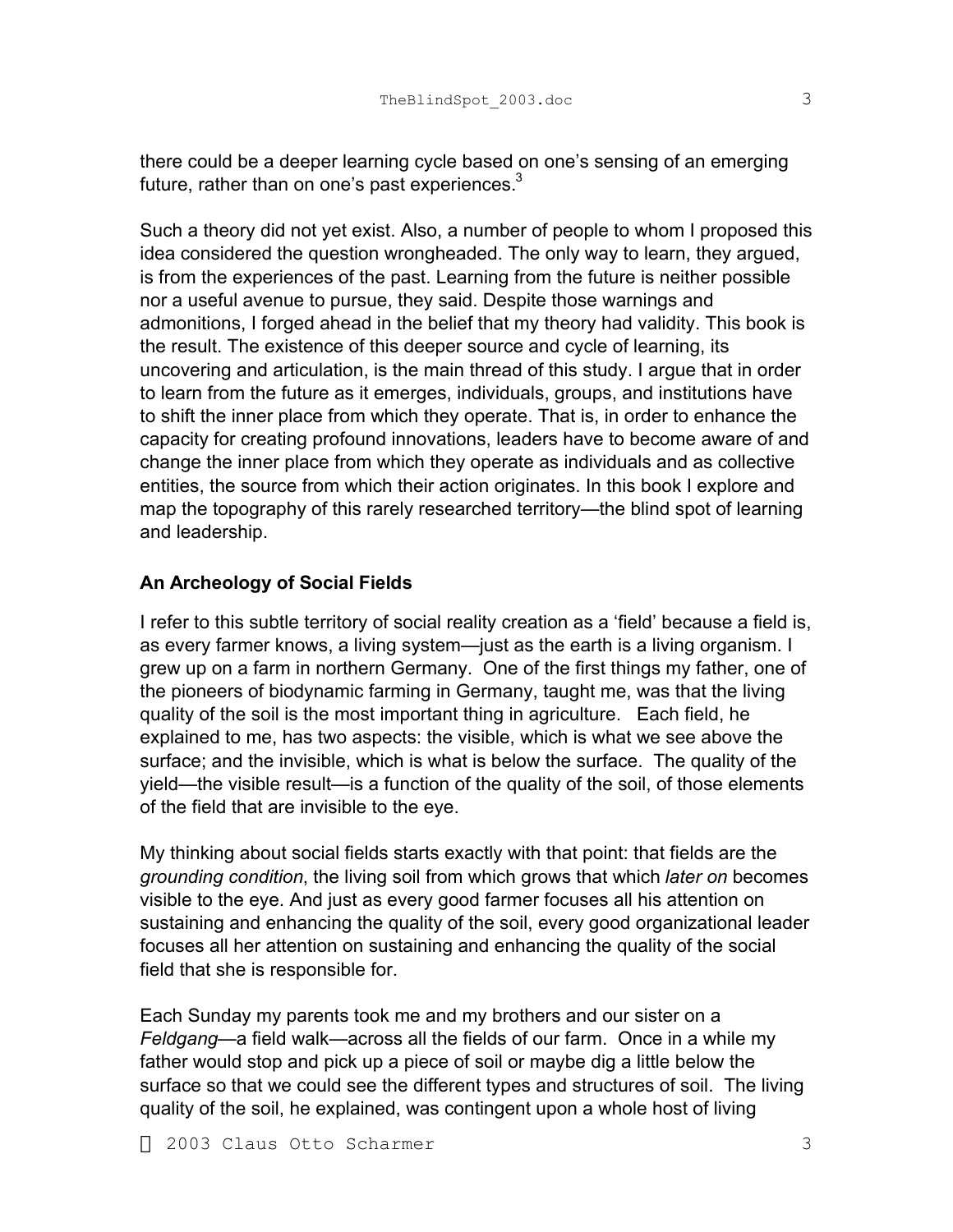entities—millions of living organisms living in every cubic centimeter of soil—whose work is necessary for the earth to breathe and to evolve as a living system.

Very much in the same spirit, this study is a about a field walk across the social fields of our contemporary society. And just as we did during the *Feldgang*, once in a while we will stop and pick up a little piece of data that we want to pay closer attention to in order to better understand the subtle textures, structures, and principles that are involved in the evolutionary dynamics of social fields.

The issue in working with social fields is that we haven't yet learned how to see below the surface, how to decipher the subtle structures of the territory underneath. As every practitioner and experienced consultant knows, it is this invisible territory that is the most important when it comes to creating the conditions for high performance in teams, organizations, and larger institutional ecologies. As McKinsey's Jonathan Day once noted about his experience in helping global corporations through the process of fundamental change: "What's most important is invisible to the eye.<sup>"4</sup>

The purpose of the field walk is to learn to see what so far has largely remained invisible: the full process of *coming-into-being* of social action, the creation of a social reality. Just as a plant starts growing long before we see the sprout above the soil surface, the coming-into-being of social reality starts before people behave and interact. This invisible territory beneath the surface is what I explore and describe throughout this book.

# **Seven Archetypal Field Structures of Attention**

The *structure of attention* of the actor, group, or organization is the blind spot (in the social field) that corresponds to the invisible field beneath the surface.<sup>5</sup> The term 'field structure of attention' allows me to get my arms around a surface layer of social fields that is still somewhat accessible to scientific observation. Just as my father taught me that the most vital layer of the soil is right at the surface, where the ground is permeated by light and air, in social fields the corresponding area is where the light of consciousness meets and is permeated by that which normally is in the background of our awareness—the *structure* based upon which we pay attention to the world. Each field structure of attention embodies a particular type of relationship between the self and the world. Each one makes visible what otherwise is not: the grounding in an archetypal gesture out of which social systems are enacted moment by moment.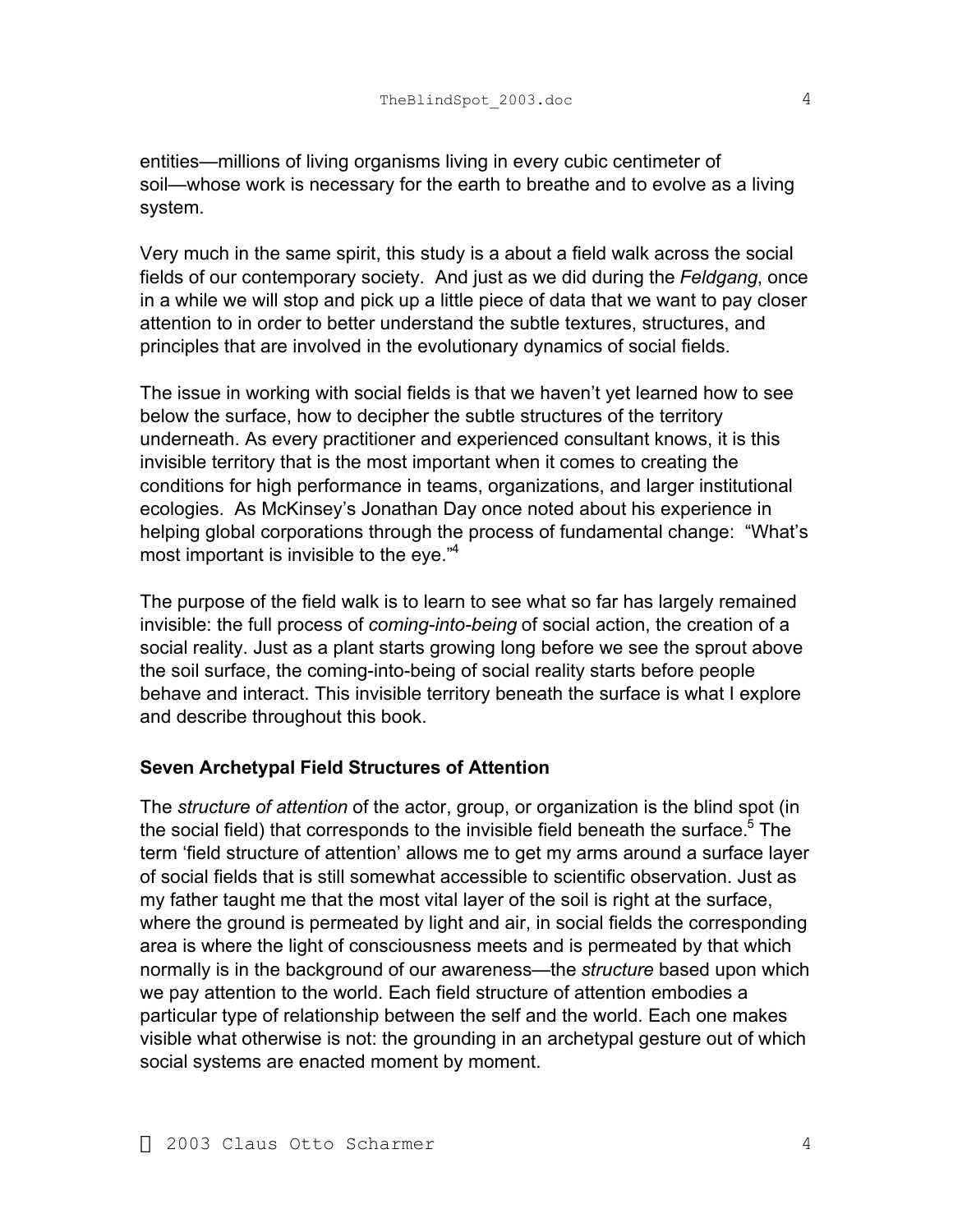I have identified seven archetypal field structures of attention—seven gestures linking self and world—that map the territory of the blind spot (see figure 1). I call them:

- 1. Downloading: projecting habits of thought (seeing 0)
- 2. Seeing: precise observation from outside (seeing 1)
- 3. Sensing: perception from within the field/whole (seeing 2)
- 4. Presencing: perception from the source/highest future possibility (seeing 3)
- 5. Crystallizing vision and intent (seeing/acting from the future field)
- 6. Prototyping living examples and microcosms (in dialogue with emerging environments)
- 7. Embodying the new in practices, routines, and infrastructures.



0 2002 0.0. Scheme

Figure 1: The U-Process of Presencing: Seven Field Structures of Attention

These seven field structures of attention describe seven different gestures of relating to and bringing forth the world. The texture of many of these field structures of attention will be quite familiar to the reader. The one probably least familiar is *presencing*, a term that blends the two words "sensing" and "presence." It means to sense and bring into the present one's highest future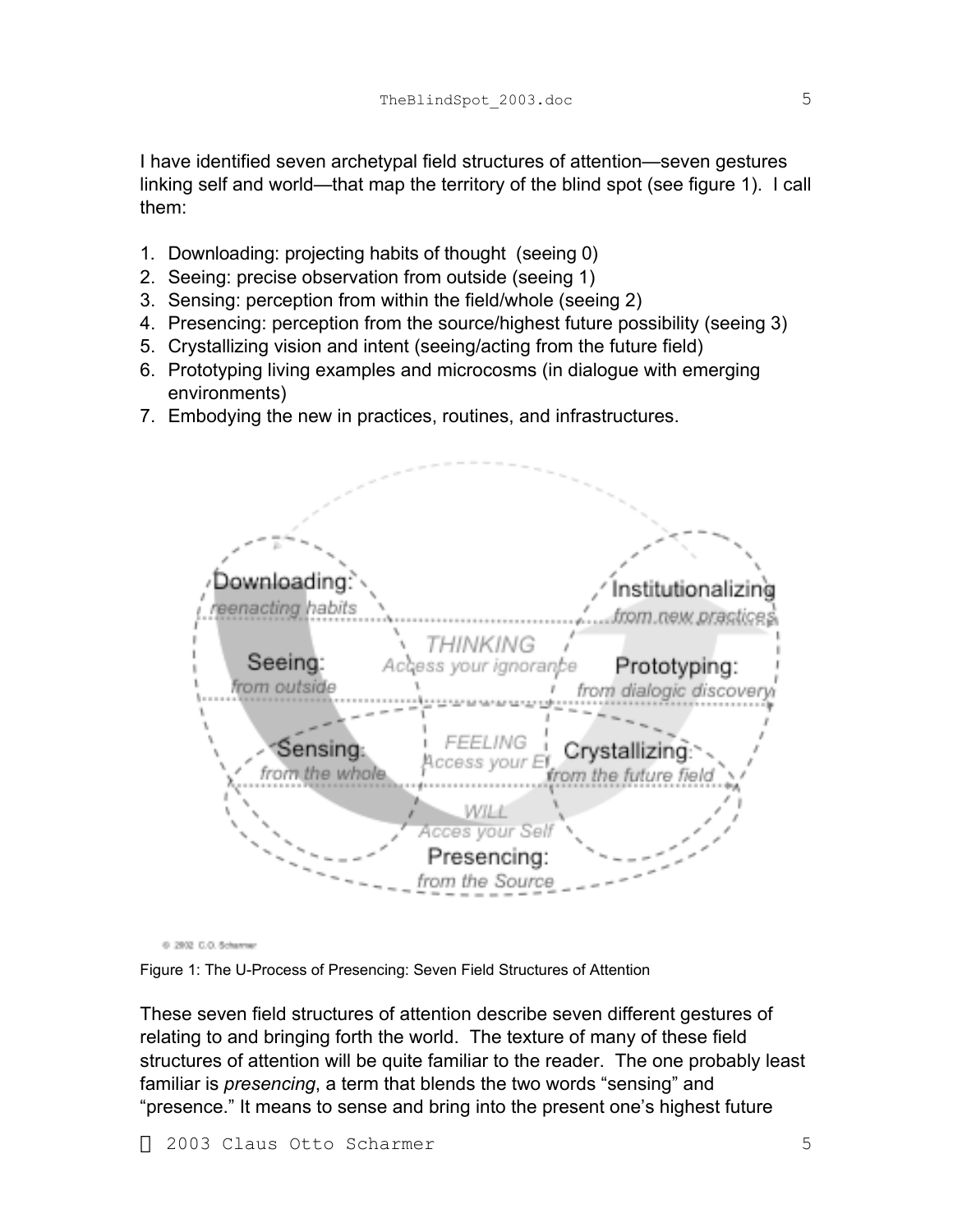potential. Every human being and social system has the ability to activate and access this deeper capacity. And yet, although most people have had brief experiences with this in their lives, they are quick to add that this level of operating is not only very difficult to sustain but also almost impossible to perform on a collective, or institutional, level. In most organizations, people spend most of their time downloading, rather than sensing, presencing, or creating their best future possibility.

And yet, most leaders and managers say that they do not intend to repeat the patterns of the past. But they lack a collective leadership technology that would allow them to shift from reacting to the past to presencing the future that wants to emerge.

# **The U-Process: Playing the Macro Violin**

The core of this thesis is a new, collectively enacted social art and technology—a social technology of freedom. The basic mechanism of this technology revolves around illuminating the blind spot. Viewed from this angle, leadership is the capacity *to shift the inner place from which a system operates*. Accordingly, the most important tool is the leader's self, his or her capacity to perform that shift.

The seven field structures of attention—the gestures that form the relationship between the self and the world—apply to the evolution of systems at all levels (individuals, groups, institutions, ecosystems, and so forth). They provide a method for developing a common capacity to act from full presence in the "now." They also introduce a language to articulate an *evolutionary grammar* of bringing forth new worlds.<sup>6</sup>

Presencing is both an individual and a collective phenomenon. For a social system to be transformed, it must cross a subtle threshold, a threshold that I refer to as the eye of the needle.<sup>7</sup> What is the needle's eye? It is the Self--people's highest future possibility, both individually and collectively. In the moment we approach that deep threshold, as economist Brian Arthur once put it, "everything that is not essential has to go away." Having crossed this threshold, we experience a subtle and yet fundamental shift of the social field. In German, I would call this shift *Umstülpung*, in English *inversion*; that is, instead of operating with our selves at the center, we change our focus to operate from a field that begins to emerge from the surrounding periphery.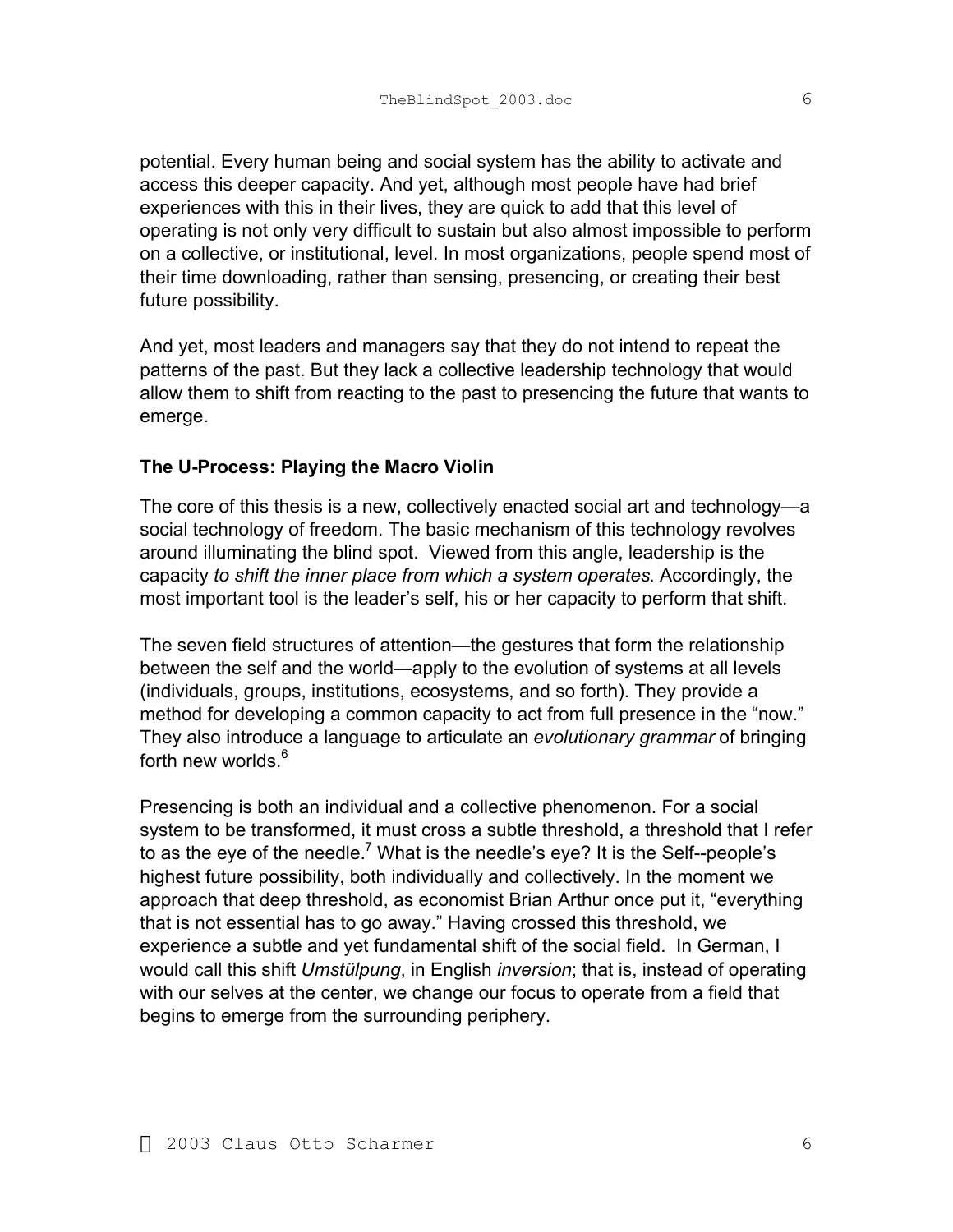The U-process of presencing involves three different movements of awareness, or stages:<sup>8</sup>

co-sensing: opening up to the world outside: becoming one with the world,

co-inspiring: opening up to a world within: becoming one with one's deepest source of future possibility*,* and

co-creating: bringing the emerging future into being.

This threefold movement of the U-process to form a new collective system of operating can be compared with constructing and playing a musical instrument. Three conditions must be met in order for an instrument to produce its best music. First, it must have a well-built structure or body of resonance. Without a well-built body of resonance, no music can be produced. No musician would give a concert with a violin that had a half-completed or broken body of resonance. However, in organizations, that's exactly what we do all the time. Time and again teams try to address problems without the appropriate body of experience. This is precisely why the first stage of the U-process is all about broadening and deepening the collective body of experience.

Second, the musician must have a deep intuitive openness to the inspiration of the present moment. This is why the second stage of the U-process is about entering a deeper place of silence and listening in order to collectively open up to the source of inspiration and knowing. At this stage, all of the above experiences constitute a collective body of resonance that, if attended to from a deep place of listening, allows us to become aware of the new music that wants to emerge.

Third, the musician must have the capacity to stay attuned to that emerging flow while at the same time delivering it through the instrument. Here is how violinist Miha Pogacnik described this experience:

When I gave my first concert in Chartres, I felt that the cathedral almost kicked me out. For I was young and I tried to perform as I always did: just playing my violin. But then I came to realize that in Chartres you actually cannot play your small violin, but you have to play the macro violin. The small violin is the instrument that is in your hands. The macro violin is the whole cathedral that surrounds you. The cathedral of Chartres is entirely built according to musical principles. Playing the macro violin requires you to listen and to play from another place. You have to move your listening and playing from within to beyond yourself.<sup>9</sup>

The three movements that constitute the U-process are forming the body of resonance, receiving the musical inspiration, and playing the macro violin. When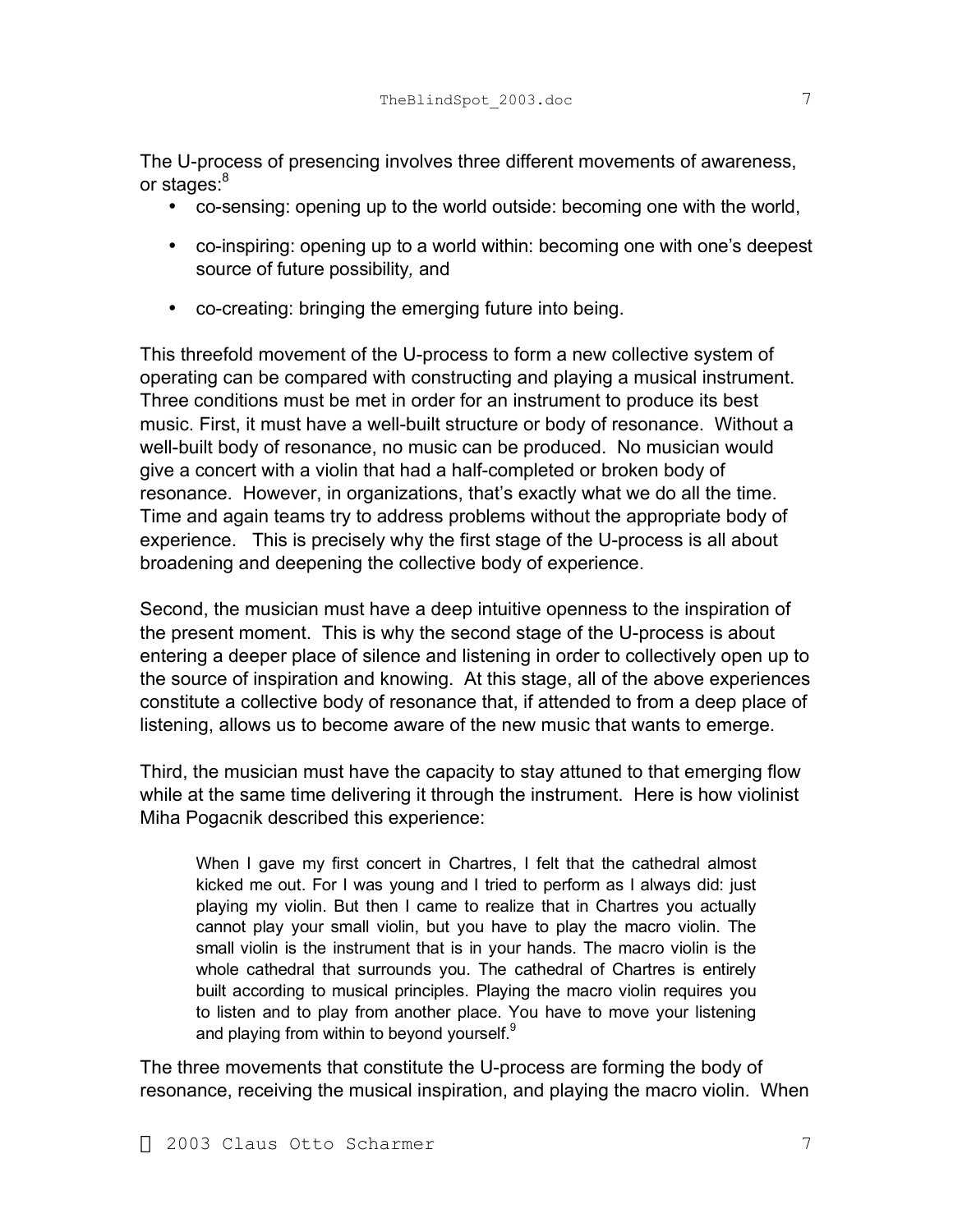this happens in an organization or a social system and people begin to experience the deep process of presencing, three tangible transformations can be observed: a transformation of social space (decentering), of social time (slowing down to stillness), and of self (collapsing the boundaries of the ego). The noticeable outcomes of this process include a heightened level of self, of energy, and of commitment; an ongoing field reality that can be tapped and activated later; and profound long-term changes.

### **Three Bodies of Methodology**

The first stages of modernization—until today—have guided separate disciplines that focus on one of the three movements described above. Among the disciplines that embody and focus on the first movement—co-sensing—are those that require precise observation, such as science, phenomenology, and the creative arts. Disciplines that embody the second movement include the contemplative and meditative practices of the various wisdom traditions across cultures (Buddhist, Daoist, Confucianist, Hinduist, Shamanist, as well as Western such as Anthroposophical meditation practices). Disciplines that focus on the embodiment of the third movement include engineering and design, architecture, and the creative arts.

While the first stages of modernization have largely revolved around differentiating these three bodies of methodology, I believe that the next stages of modernization will result from reintegrating the three into a new synthesis of science, art, and an emerging praxis of collective creation.

#### **Leadership as Collective Meditation in Action**

Viewed from this perspective, leadership is to shifting the place from which a system operates. That is what leaders do—and what the most effective leaders have always done: refocus and reconfigure the structure of collective attention. They shift the inner place from where people and systems attend to the world and themselves. Shifting the structure of attention does for organizations what meditation does for individuals: it deepens the process of becoming aware and increases the number of options for responding to a given situation. The art of leadership, from this perspective, is about facilitating the practice of collective meditation-in-action.

The inner work of cultivating this leadership capacity involves an inversion (*Umstülpung*) of one's field quality of attention. The thresholds one crosses when moving down the left arm of the U involve the inversion of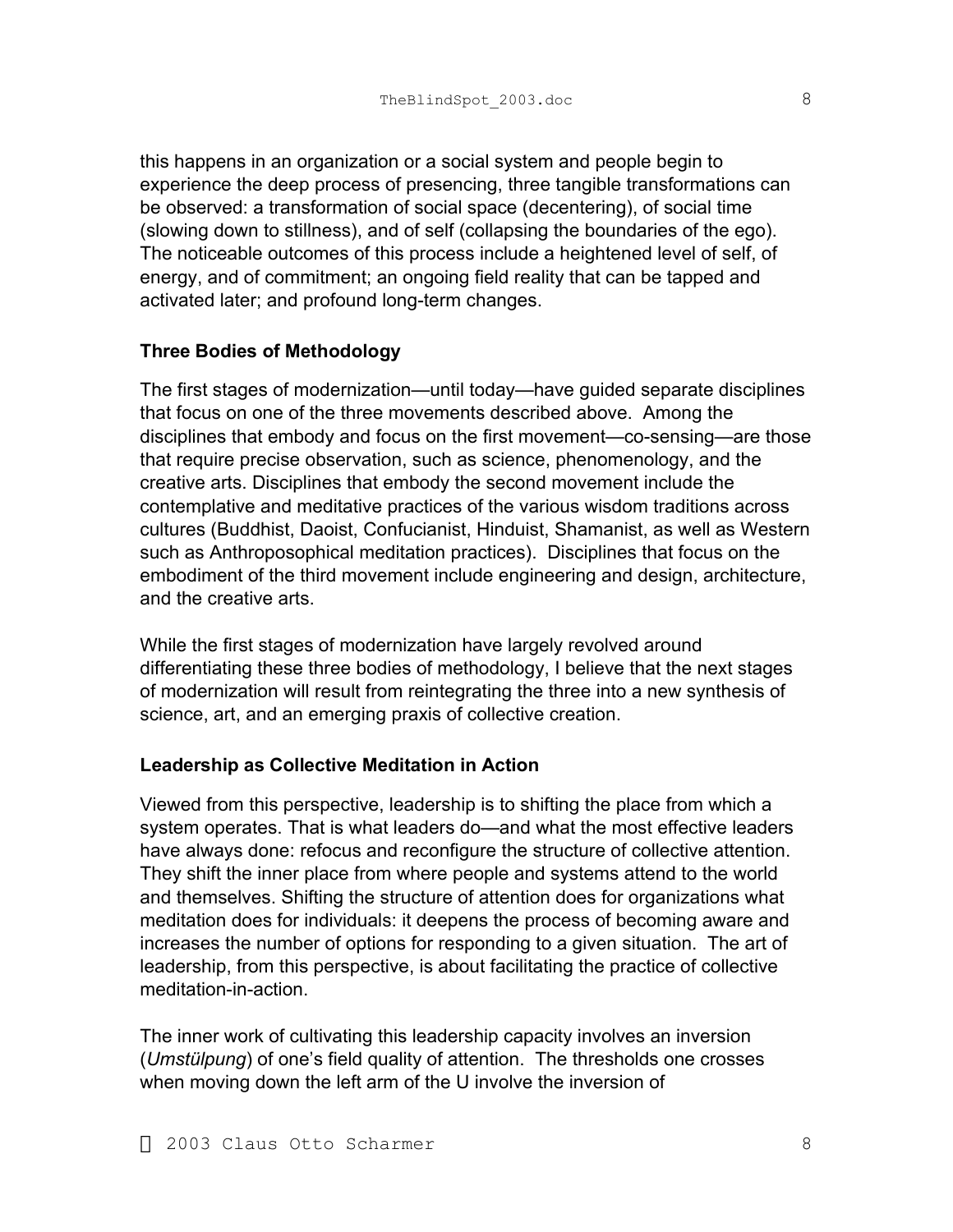thinking: from being bound by judgmental reactions to appreciative inquiry ("accessing your ignorance")

feeling: from being bound by emotional reactions to opening up one's heart as a gateway to sensing ("accessing your emotional intelligence") will: from being bound by old intentions and identities to letting go and opening up to one's higher self as the gateway to presencing the new ("accessing your Self").

# **Dialogic Action Research: Interweaving the First-, Second-, and Third-Person Views**

The methods deployed on the field walk ahead are three: phenomenology, dialogue, and action research. All three methods look at the same key issue: the intertwined constitution of knowledge, reality, and self. All three follow the dictum of Kurt Lewin, the founder of action research: "You cannot understand a system unless you change it." But each method has a different point of departure: phenomenology uses the first-person point of view (individual consciousness); dialogue uses the second-person point of view (fields of conversation); and action research uses the third-person point of view (enactment of institutional patterns and structures). These three perspectives will interweave and grow together as the field walk unfolds.

# **Structure**

The first part of the field walk deals with different aspects of the blind spot. I relate the blind spot to leadership (the inner place from where a system operates), organizational learning (the source of learning: future or past), systems theory (deep sources of emergence), society (a shift of consciousness), capitalism (dialogue as a new governance mechanism), and philosophy and experience (self). For each aspect I make the same point: that there is a blind spot in the current theory and practice of leading, learning, and effecting change—and that the blind spot concerns the deeper source, the inner place from which an individual or a system operates.

The second part of the field walk explores illuminating the blind spot. On this journey I present the U-theory of activating the deeper sources of individual and collective intelligence—playing the macro violin—by sharing some insights from my 130 interviews with thought leaders; the journey also plumbs the depths of transformational change processes. The seven chapters in this section feature the seven different architectures of attention, seven archetypal gestures of relating to and bringing forth the world.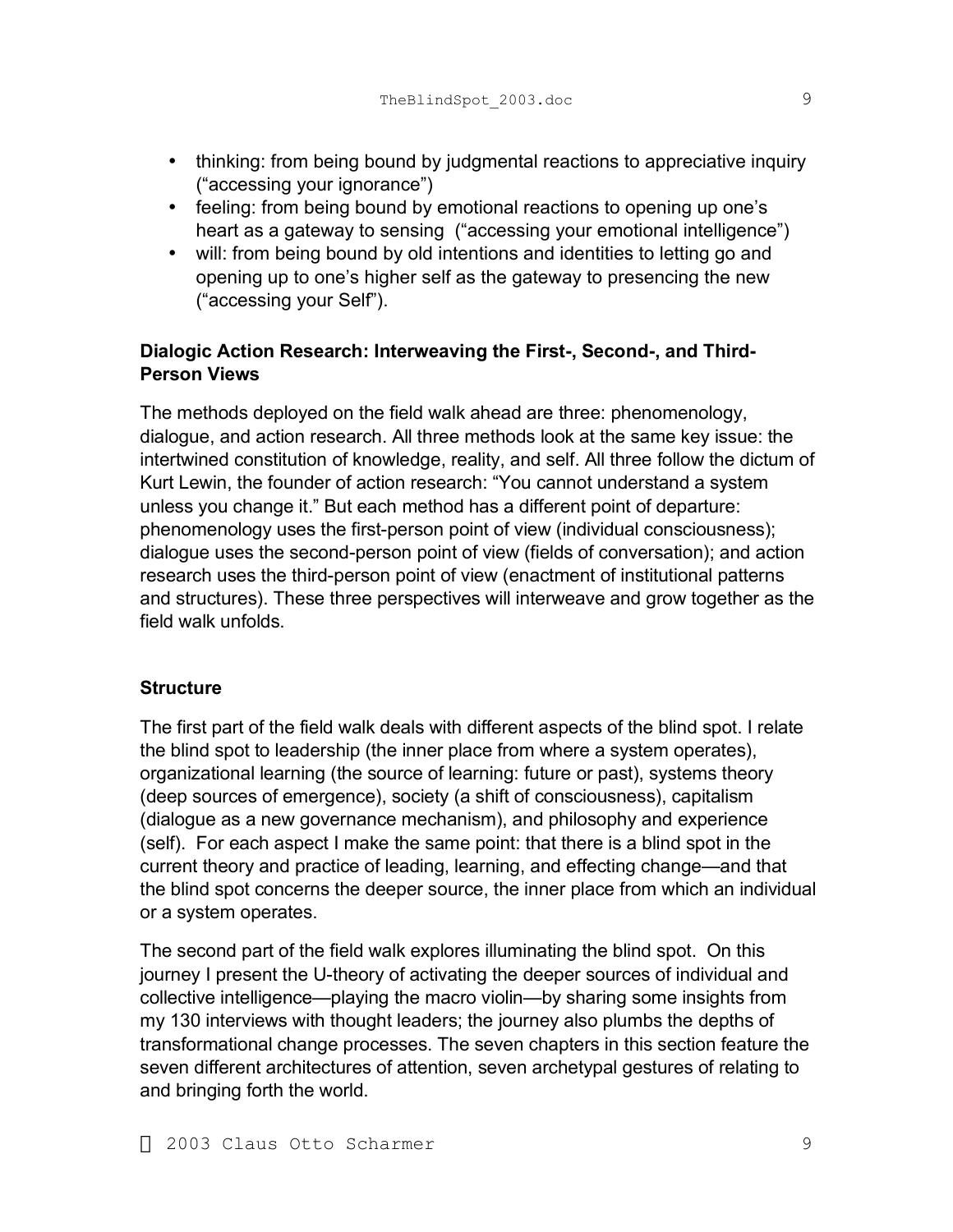The third part of the field walk explores using the U-theory to uncover the foundations of a social technology of freedom. I close with a proposal for reinventing the 21<sup>st</sup>-century university based on the principles and practices outlined throughout this book.